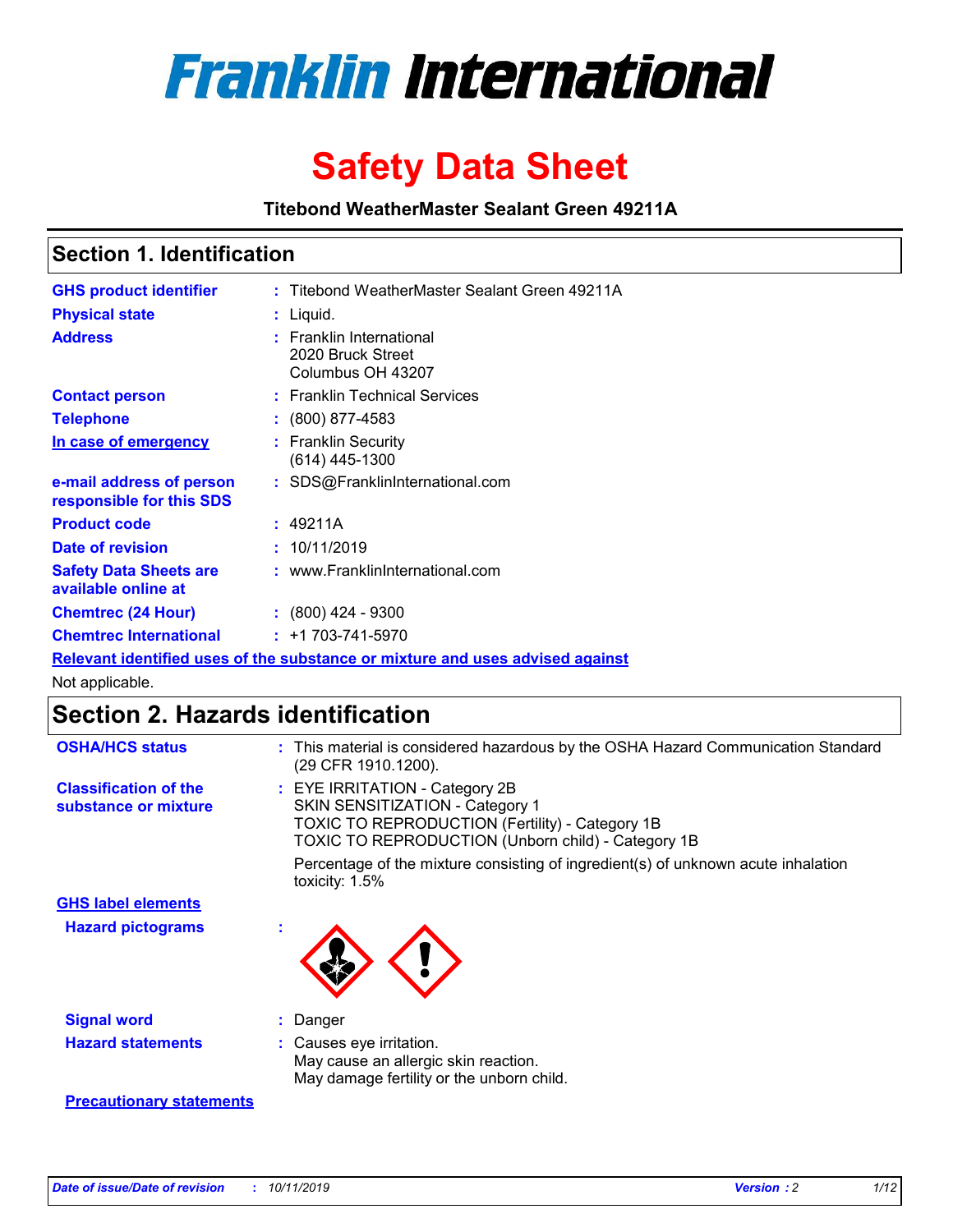### **Section 2. Hazards identification**

| <b>Prevention</b>                          | : Obtain special instructions before use. Do not handle until all safety precautions have<br>been read and understood. Wear protective gloves. Wear eye or face protection.<br>Wear protective clothing. Avoid breathing vapor. Wash hands thoroughly after handling.<br>Contaminated work clothing must not be allowed out of the workplace.                                                        |
|--------------------------------------------|------------------------------------------------------------------------------------------------------------------------------------------------------------------------------------------------------------------------------------------------------------------------------------------------------------------------------------------------------------------------------------------------------|
| <b>Response</b>                            | : IF exposed or concerned: Get medical attention. IF ON SKIN: Wash with plenty of<br>soap and water. Wash contaminated clothing before reuse. If skin irritation or rash<br>occurs: Get medical attention. IF IN EYES: Rinse cautiously with water for several<br>minutes. Remove contact lenses, if present and easy to do. Continue rinsing. If eye<br>irritation persists: Get medical attention. |
| <b>Storage</b>                             | : Store locked up.                                                                                                                                                                                                                                                                                                                                                                                   |
| <b>Disposal</b>                            | : Dispose of contents and container in accordance with all local, regional, national and<br>international regulations.                                                                                                                                                                                                                                                                               |
| <b>Hazards not otherwise</b><br>classified | : Product generates methanol during cure.                                                                                                                                                                                                                                                                                                                                                            |
|                                            |                                                                                                                                                                                                                                                                                                                                                                                                      |

### **Section 3. Composition/information on ingredients**

| <b>Substance/mixture</b><br>Mixture                  |               |                     |
|------------------------------------------------------|---------------|---------------------|
| <b>Ingredient name</b>                               | $\frac{9}{6}$ | <b>CAS number</b>   |
| 3-aminopropyltriethoxysilane<br>Dibutyltin dilaurate | ≤3<br>≤0.3    | 919-30-2<br>77-58-7 |

Any concentration shown as a range is to protect confidentiality or is due to batch variation.

**There are no additional ingredients present which, within the current knowledge of the supplier and in the concentrations applicable, are classified as hazardous to health or the environment and hence require reporting in this section.**

**Occupational exposure limits, if available, are listed in Section 8.**

### **Section 4. First aid measures**

| <b>Description of necessary first aid measures</b> |                                                                                                                                                                                                                                                                                                                                                                                                                                                                                                                                                                                                                                                                                                                                                                           |  |  |  |
|----------------------------------------------------|---------------------------------------------------------------------------------------------------------------------------------------------------------------------------------------------------------------------------------------------------------------------------------------------------------------------------------------------------------------------------------------------------------------------------------------------------------------------------------------------------------------------------------------------------------------------------------------------------------------------------------------------------------------------------------------------------------------------------------------------------------------------------|--|--|--|
| <b>Eye contact</b>                                 | : Immediately flush eyes with plenty of water, occasionally lifting the upper and lower<br>eyelids. Check for and remove any contact lenses. Continue to rinse for at least 10<br>minutes. If irritation persists, get medical attention.                                                                                                                                                                                                                                                                                                                                                                                                                                                                                                                                 |  |  |  |
| <b>Inhalation</b>                                  | : Remove victim to fresh air and keep at rest in a position comfortable for breathing. If<br>not breathing, if breathing is irregular or if respiratory arrest occurs, provide artificial<br>respiration or oxygen by trained personnel. It may be dangerous to the person providing<br>aid to give mouth-to-mouth resuscitation. Get medical attention. If unconscious, place<br>in recovery position and get medical attention immediately. Maintain an open airway.<br>Loosen tight clothing such as a collar, tie, belt or waistband. In case of inhalation of<br>decomposition products in a fire, symptoms may be delayed. The exposed person may<br>need to be kept under medical surveillance for 48 hours.                                                       |  |  |  |
| <b>Skin contact</b>                                | : Wash with plenty of soap and water. Remove contaminated clothing and shoes. Wash<br>contaminated clothing thoroughly with water before removing it, or wear gloves.<br>Continue to rinse for at least 10 minutes. Get medical attention. In the event of any<br>complaints or symptoms, avoid further exposure. Wash clothing before reuse. Clean<br>shoes thoroughly before reuse.                                                                                                                                                                                                                                                                                                                                                                                     |  |  |  |
| <b>Ingestion</b>                                   | : Wash out mouth with water. Remove dentures if any. Remove victim to fresh air and<br>keep at rest in a position comfortable for breathing. If material has been swallowed and<br>the exposed person is conscious, give small quantities of water to drink. Stop if the<br>exposed person feels sick as vomiting may be dangerous. Do not induce vomiting<br>unless directed to do so by medical personnel. If vomiting occurs, the head should be<br>kept low so that vomit does not enter the lungs. Get medical attention. Never give<br>anything by mouth to an unconscious person. If unconscious, place in recovery position<br>and get medical attention immediately. Maintain an open airway. Loosen tight clothing<br>such as a collar, tie, belt or waistband. |  |  |  |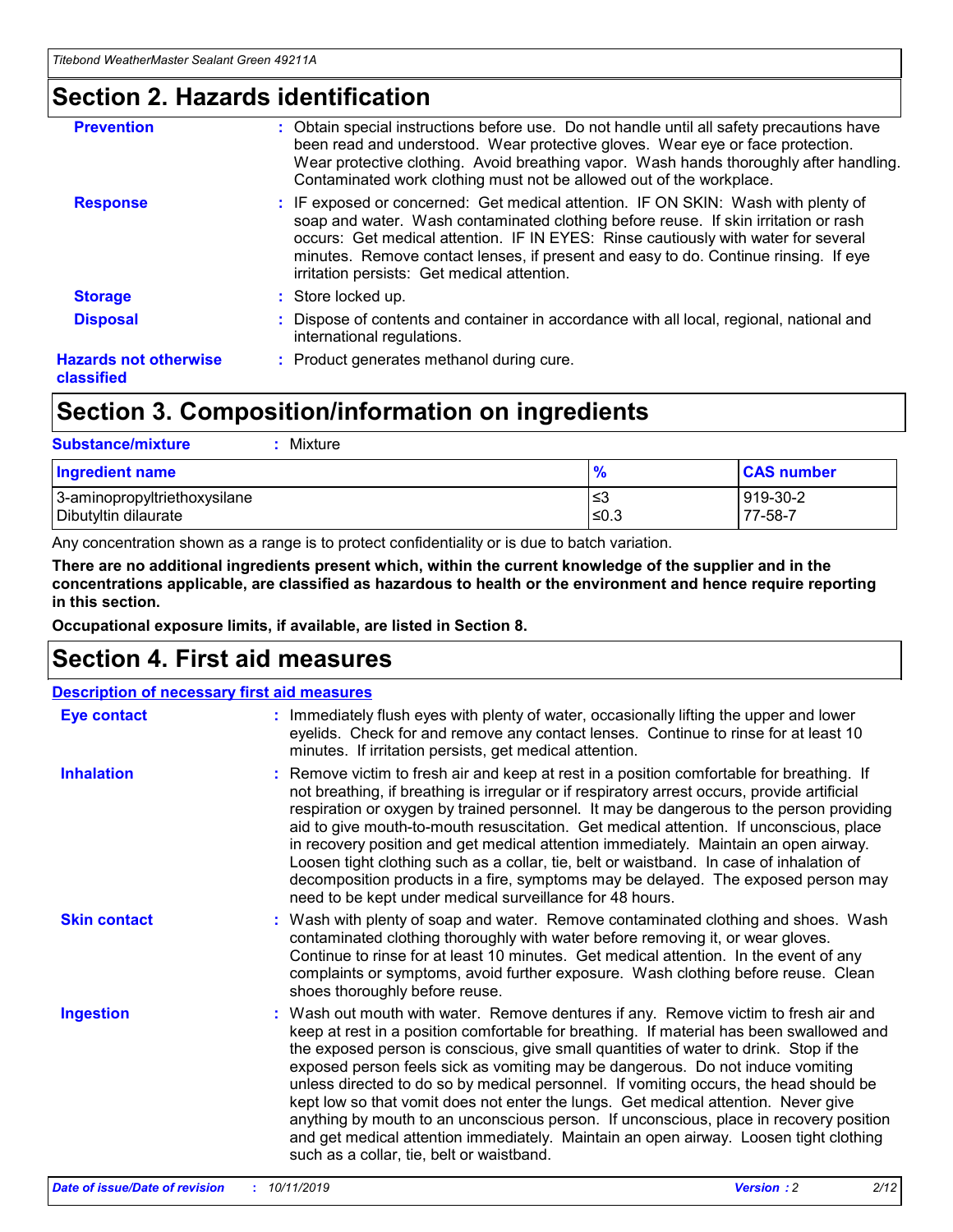## **Section 4. First aid measures**

| Most important symptoms/effects, acute and delayed |  |                                                                                                                                                                                                                                                                                                                                                                                                                 |
|----------------------------------------------------|--|-----------------------------------------------------------------------------------------------------------------------------------------------------------------------------------------------------------------------------------------------------------------------------------------------------------------------------------------------------------------------------------------------------------------|
| <b>Potential acute health effects</b>              |  |                                                                                                                                                                                                                                                                                                                                                                                                                 |
| <b>Eye contact</b>                                 |  | : May cause eye irritation.                                                                                                                                                                                                                                                                                                                                                                                     |
| <b>Inhalation</b>                                  |  | : No known significant effects or critical hazards.                                                                                                                                                                                                                                                                                                                                                             |
| <b>Skin contact</b>                                |  | : May cause skin irritation.                                                                                                                                                                                                                                                                                                                                                                                    |
| <b>Ingestion</b>                                   |  | : No known significant effects or critical hazards.                                                                                                                                                                                                                                                                                                                                                             |
| <b>Over-exposure signs/symptoms</b>                |  |                                                                                                                                                                                                                                                                                                                                                                                                                 |
| <b>Eye contact</b>                                 |  | : Adverse symptoms may include the following:<br>irritation<br>watering<br>redness                                                                                                                                                                                                                                                                                                                              |
| <b>Inhalation</b>                                  |  | : Adverse symptoms may include the following:<br>reduced fetal weight<br>increase in fetal deaths<br>skeletal malformations                                                                                                                                                                                                                                                                                     |
| <b>Skin contact</b>                                |  | : Adverse symptoms may include the following:<br>irritation<br>redness<br>reduced fetal weight<br>increase in fetal deaths<br>skeletal malformations                                                                                                                                                                                                                                                            |
| <b>Ingestion</b>                                   |  | : Adverse symptoms may include the following:<br>reduced fetal weight<br>increase in fetal deaths<br>skeletal malformations                                                                                                                                                                                                                                                                                     |
|                                                    |  | <b>Indication of immediate medical attention and special treatment needed, if necessary</b>                                                                                                                                                                                                                                                                                                                     |
| <b>Notes to physician</b>                          |  | : In case of inhalation of decomposition products in a fire, symptoms may be delayed.<br>The exposed person may need to be kept under medical surveillance for 48 hours.                                                                                                                                                                                                                                        |
| <b>Specific treatments</b>                         |  | : No specific treatment.                                                                                                                                                                                                                                                                                                                                                                                        |
| <b>Protection of first-aiders</b>                  |  | : No action shall be taken involving any personal risk or without suitable training. If it is<br>suspected that fumes are still present, the rescuer should wear an appropriate mask or<br>self-contained breathing apparatus. It may be dangerous to the person providing aid to<br>give mouth-to-mouth resuscitation. Wash contaminated clothing thoroughly with water<br>before removing it, or wear gloves. |

**See toxicological information (Section 11)**

### **Section 5. Fire-fighting measures**

| <b>Extinguishing media</b>                             |                                                                                                                                                                                                     |
|--------------------------------------------------------|-----------------------------------------------------------------------------------------------------------------------------------------------------------------------------------------------------|
| <b>Suitable extinguishing</b><br>media                 | : Use an extinguishing agent suitable for the surrounding fire.                                                                                                                                     |
| <b>Unsuitable extinguishing</b><br>media               | $:$ None known.                                                                                                                                                                                     |
| <b>Specific hazards arising</b><br>from the chemical   | : In a fire or if heated, a pressure increase will occur and the container may burst.                                                                                                               |
| <b>Hazardous thermal</b><br>decomposition products     | : Decomposition products may include the following materials:<br>carbon dioxide<br>carbon monoxide<br>nitrogen oxides<br>metal oxide/oxides                                                         |
| <b>Special protective actions</b><br>for fire-fighters | : Promptly isolate the scene by removing all persons from the vicinity of the incident if<br>there is a fire. No action shall be taken involving any personal risk or without suitable<br>training. |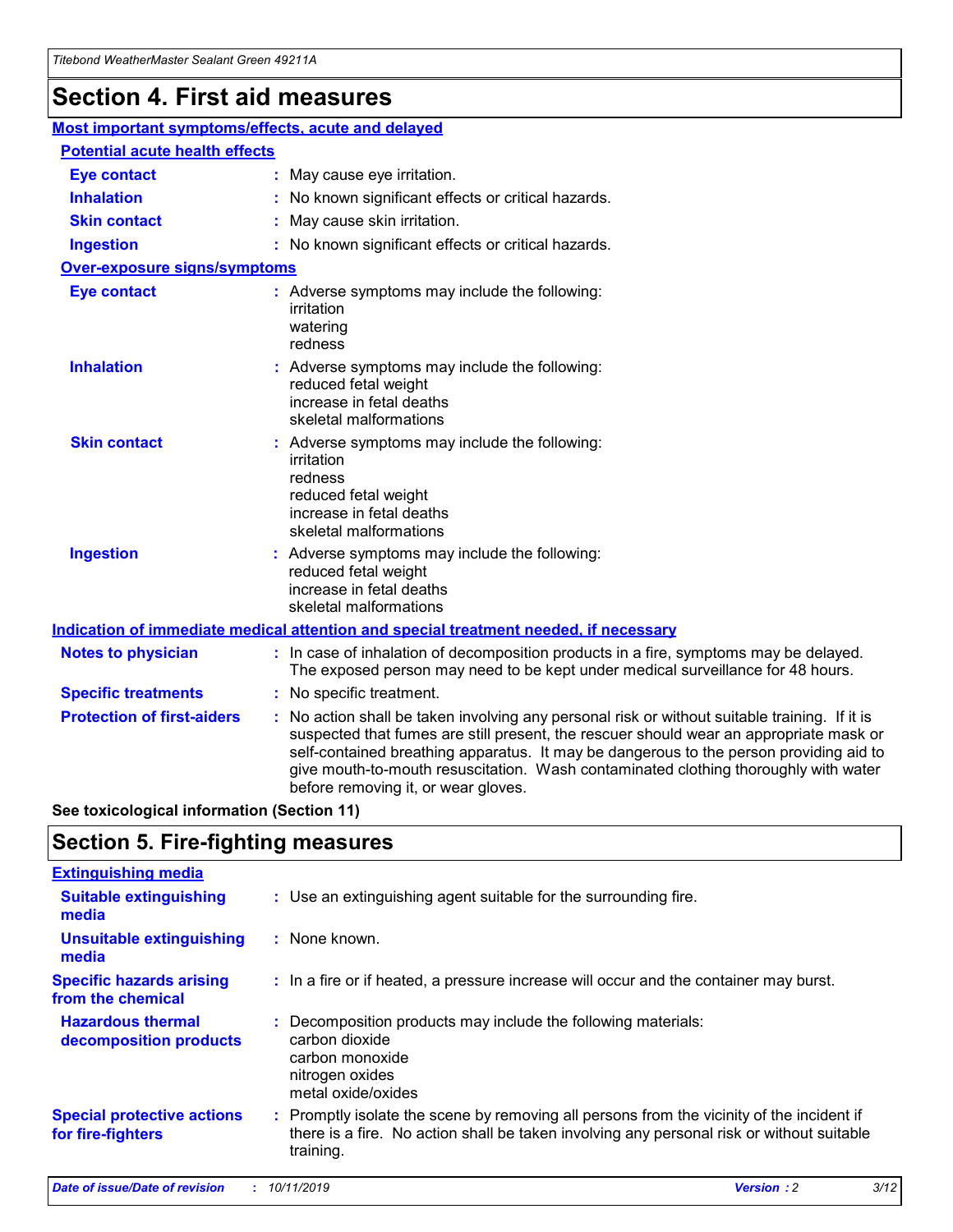### **Section 5. Fire-fighting measures**

**Special protective equipment for fire-fighters** Fire-fighters should wear appropriate protective equipment and self-contained breathing **:** apparatus (SCBA) with a full face-piece operated in positive pressure mode.

### **Section 6. Accidental release measures**

#### **Personal precautions, protective equipment and emergency procedures**

| For non-emergency<br>personnel                               | : No action shall be taken involving any personal risk or without suitable training.<br>Evacuate surrounding areas. Keep unnecessary and unprotected personnel from<br>entering. Do not touch or walk through spilled material. Avoid breathing vapor or mist.<br>Provide adequate ventilation. Wear appropriate respirator when ventilation is<br>inadequate. Put on appropriate personal protective equipment.                                                                                                                                                                                                                                                                                             |
|--------------------------------------------------------------|--------------------------------------------------------------------------------------------------------------------------------------------------------------------------------------------------------------------------------------------------------------------------------------------------------------------------------------------------------------------------------------------------------------------------------------------------------------------------------------------------------------------------------------------------------------------------------------------------------------------------------------------------------------------------------------------------------------|
| For emergency responders                                     | : If specialized clothing is required to deal with the spillage, take note of any information in<br>Section 8 on suitable and unsuitable materials. See also the information in "For non-<br>emergency personnel".                                                                                                                                                                                                                                                                                                                                                                                                                                                                                           |
| <b>Environmental precautions</b>                             | : Avoid dispersal of spilled material and runoff and contact with soil, waterways, drains<br>and sewers. Inform the relevant authorities if the product has caused environmental<br>pollution (sewers, waterways, soil or air).                                                                                                                                                                                                                                                                                                                                                                                                                                                                              |
| <b>Methods and materials for containment and cleaning up</b> |                                                                                                                                                                                                                                                                                                                                                                                                                                                                                                                                                                                                                                                                                                              |
| <b>Small spill</b>                                           | : Stop leak if without risk. Move containers from spill area. Dilute with water and mop up<br>if water-soluble. Alternatively, or if water-insoluble, absorb with an inert dry material and<br>place in an appropriate waste disposal container. Dispose of via a licensed waste<br>disposal contractor.                                                                                                                                                                                                                                                                                                                                                                                                     |
| <b>Large spill</b>                                           | : Stop leak if without risk. Move containers from spill area. Approach release from<br>upwind. Prevent entry into sewers, water courses, basements or confined areas. Wash<br>spillages into an effluent treatment plant or proceed as follows. Contain and collect<br>spillage with non-combustible, absorbent material e.g. sand, earth, vermiculite or<br>diatomaceous earth and place in container for disposal according to local regulations<br>(see Section 13). Dispose of via a licensed waste disposal contractor. Contaminated<br>absorbent material may pose the same hazard as the spilled product. Note: see<br>Section 1 for emergency contact information and Section 13 for waste disposal. |

### **Section 7. Handling and storage**

| <b>Precautions for safe handling</b>                                             |                                                                                                                                                                                                                                                                                                                                                                                                                                                                                                                                                                                                                                                                                                                                                                                                                                                  |
|----------------------------------------------------------------------------------|--------------------------------------------------------------------------------------------------------------------------------------------------------------------------------------------------------------------------------------------------------------------------------------------------------------------------------------------------------------------------------------------------------------------------------------------------------------------------------------------------------------------------------------------------------------------------------------------------------------------------------------------------------------------------------------------------------------------------------------------------------------------------------------------------------------------------------------------------|
| <b>Protective measures</b>                                                       | : Put on appropriate personal protective equipment (see Section 8). Persons with a<br>history of skin sensitization problems should not be employed in any process in which<br>this product is used. Avoid exposure - obtain special instructions before use. Avoid<br>exposure during pregnancy. Do not handle until all safety precautions have been read<br>and understood. Do not get in eyes or on skin or clothing. Do not ingest. Avoid<br>breathing vapor or mist. If during normal use the material presents a respiratory hazard,<br>use only with adequate ventilation or wear appropriate respirator. Keep in the original<br>container or an approved alternative made from a compatible material, kept tightly<br>closed when not in use. Empty containers retain product residue and can be hazardous.<br>Do not reuse container. |
| <b>Advice on general</b><br>occupational hygiene                                 | : Eating, drinking and smoking should be prohibited in areas where this material is<br>handled, stored and processed. Workers should wash hands and face before eating,<br>drinking and smoking. Remove contaminated clothing and protective equipment before<br>entering eating areas. See also Section 8 for additional information on hygiene<br>measures.                                                                                                                                                                                                                                                                                                                                                                                                                                                                                    |
| <b>Conditions for safe storage,</b><br>including any<br><b>incompatibilities</b> | Store between the following temperatures: 0 to $120^{\circ}$ C (32 to $248^{\circ}$ F). Store in<br>accordance with local regulations. Store in original container protected from direct<br>sunlight in a dry, cool and well-ventilated area, away from incompatible materials (see<br>Section 10) and food and drink. Store locked up. Keep container tightly closed and<br>sealed until ready for use. Containers that have been opened must be carefully<br>resealed and kept upright to prevent leakage. Do not store in unlabeled containers.<br>Use appropriate containment to avoid environmental contamination. See Section 10 for<br>incompatible materials before handling or use.                                                                                                                                                     |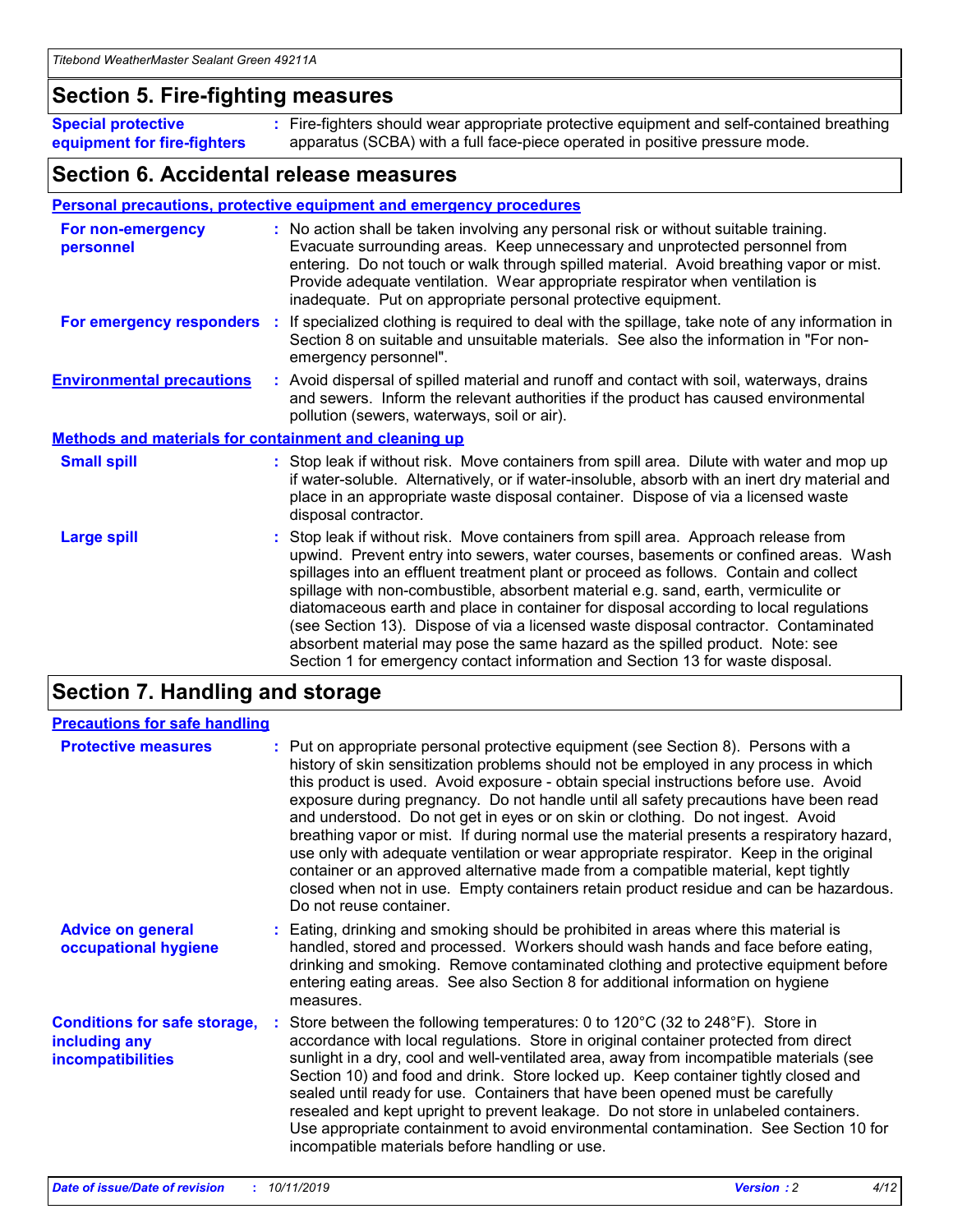## **Section 8. Exposure controls/personal protection**

#### **Control parameters**

#### **Occupational exposure limits**

| <b>Ingredient name</b>                               |    |                                          | <b>Exposure limits</b>                                                                                                                                                                                                                                                                                                                                                                                                                                                                                                                                                                                                 |
|------------------------------------------------------|----|------------------------------------------|------------------------------------------------------------------------------------------------------------------------------------------------------------------------------------------------------------------------------------------------------------------------------------------------------------------------------------------------------------------------------------------------------------------------------------------------------------------------------------------------------------------------------------------------------------------------------------------------------------------------|
| 3-aminopropyltriethoxysilane<br>Dibutyltin dilaurate |    |                                          | None.<br>ACGIH TLV (United States, 3/2019). Absorbed through skin.<br>Notes: as Sn<br>TWA: 0.1 mg/m <sup>3</sup> , (as Sn) 8 hours.<br>STEL: 0.2 mg/m <sup>3</sup> , (as Sn) 15 minutes.<br>NIOSH REL (United States, 10/2016). Absorbed through skin.<br>Notes: as Sn<br>TWA: 0.1 mg/m <sup>3</sup> , (as Sn) 10 hours.<br>OSHA PEL (United States, 5/2018). Notes: as Sn<br>TWA: $0.1 \text{ mg/m}^3$ , (as Sn) 8 hours.<br>OSHA PEL 1989 (United States, 3/1989). Absorbed through skin.<br>Notes: measured as Sn<br>TWA: 0.1 mg/m <sup>3</sup> , (measured as Sn) 8 hours. Form: Organic                           |
| <b>Appropriate engineering</b><br>controls           |    |                                          | : If user operations generate dust, fumes, gas, vapor or mist, use process enclosures,<br>local exhaust ventilation or other engineering controls to keep worker exposure to<br>airborne contaminants below any recommended or statutory limits.                                                                                                                                                                                                                                                                                                                                                                       |
| <b>Environmental exposure</b><br><b>controls</b>     |    |                                          | Emissions from ventilation or work process equipment should be checked to ensure<br>they comply with the requirements of environmental protection legislation. In some<br>cases, fume scrubbers, filters or engineering modifications to the process equipment<br>will be necessary to reduce emissions to acceptable levels.                                                                                                                                                                                                                                                                                          |
| <b>Individual protection measures</b>                |    |                                          |                                                                                                                                                                                                                                                                                                                                                                                                                                                                                                                                                                                                                        |
| <b>Hygiene measures</b>                              |    |                                          | : Wash hands, forearms and face thoroughly after handling chemical products, before<br>eating, smoking and using the lavatory and at the end of the working period.<br>Appropriate techniques should be used to remove potentially contaminated clothing.<br>Contaminated work clothing should not be allowed out of the workplace. Wash<br>contaminated clothing before reusing. Ensure that eyewash stations and safety<br>showers are close to the workstation location.                                                                                                                                            |
| <b>Eye/face protection</b>                           |    |                                          | : Safety eyewear complying with an approved standard should be used when a risk<br>assessment indicates this is necessary to avoid exposure to liquid splashes, mists,<br>gases or dusts. If contact is possible, the following protection should be worn, unless<br>the assessment indicates a higher degree of protection: chemical splash goggles.                                                                                                                                                                                                                                                                  |
| <b>Skin protection</b>                               |    |                                          |                                                                                                                                                                                                                                                                                                                                                                                                                                                                                                                                                                                                                        |
| <b>Hand protection</b>                               |    |                                          | : Chemical-resistant, impervious gloves complying with an approved standard should be<br>worn at all times when handling chemical products if a risk assessment indicates this is<br>necessary. Considering the parameters specified by the glove manufacturer, check<br>during use that the gloves are still retaining their protective properties. It should be<br>noted that the time to breakthrough for any glove material may be different for different<br>glove manufacturers. In the case of mixtures, consisting of several substances, the<br>protection time of the gloves cannot be accurately estimated. |
| <b>Body protection</b>                               |    | handling this product.                   | Personal protective equipment for the body should be selected based on the task being<br>performed and the risks involved and should be approved by a specialist before                                                                                                                                                                                                                                                                                                                                                                                                                                                |
| <b>Other skin protection</b>                         |    | specialist before handling this product. | : Appropriate footwear and any additional skin protection measures should be selected<br>based on the task being performed and the risks involved and should be approved by a                                                                                                                                                                                                                                                                                                                                                                                                                                          |
| <b>Respiratory protection</b>                        | ÷. | aspects of use.                          | Based on the hazard and potential for exposure, select a respirator that meets the<br>appropriate standard or certification. Respirators must be used according to a<br>respiratory protection program to ensure proper fitting, training, and other important                                                                                                                                                                                                                                                                                                                                                         |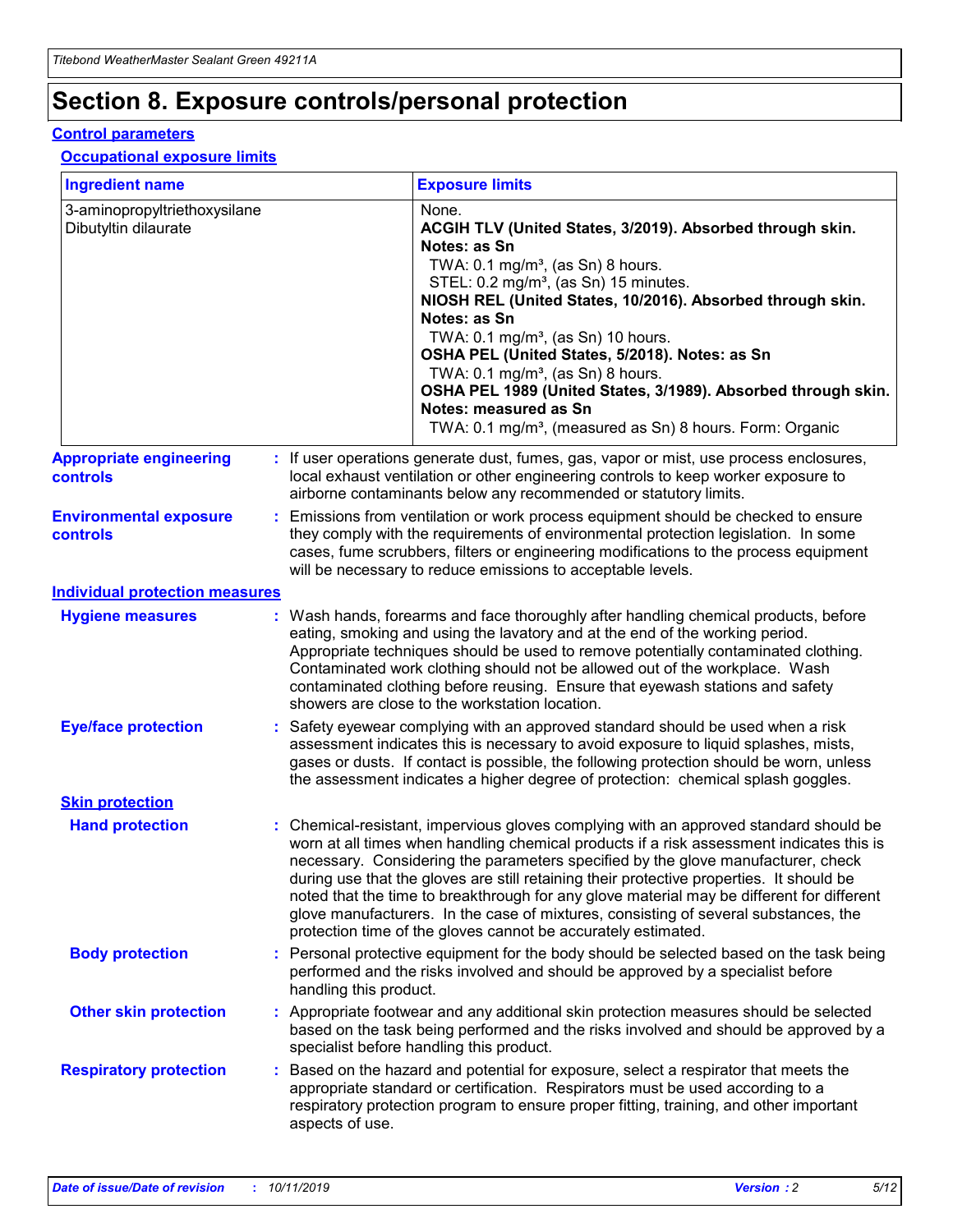### **Section 9. Physical and chemical properties**

#### **Appearance**

| <b>Physical state</b>                             | : Liquid. [Paste.]                                              |
|---------------------------------------------------|-----------------------------------------------------------------|
| Color                                             | Green.                                                          |
| Odor                                              | : None [Slight]                                                 |
| <b>Odor threshold</b>                             | $:$ Not available.                                              |
| рH                                                | : Not applicable.                                               |
| <b>Melting point</b>                              | : Not available.                                                |
| <b>Boiling point</b>                              | : >100°C (>212°F)                                               |
| <b>Flash point</b>                                | : Closed cup: $>200^{\circ}$ C ( $>392^{\circ}$ F) [Setaflash.] |
| <b>Evaporation rate</b>                           | $:$ <1 (butyl acetate = 1)                                      |
| <b>Flammability (solid, gas)</b>                  | : Not available.                                                |
| Lower and upper explosive<br>(flammable) limits   | : Not available.                                                |
| <b>VOC (less water, less</b>                      | $: 0$ g/l                                                       |
| exempt solvents)                                  |                                                                 |
| <b>Volatility</b>                                 | $: 0\%$ (w/w)                                                   |
| <b>Vapor density</b>                              | : Not available.                                                |
| <b>Relative density</b>                           | : 1.4329                                                        |
| <b>Solubility</b>                                 | Insoluble in the following materials: cold water and hot water. |
| <b>Solubility in water</b>                        | : Not available.                                                |
| <b>Partition coefficient: n-</b><br>octanol/water | $:$ Not available.                                              |
| <b>Auto-ignition temperature</b>                  | : Not available.                                                |
| <b>Decomposition temperature</b>                  | : Not available.                                                |

### **Section 10. Stability and reactivity**

| <b>Reactivity</b>                            |    | : No specific test data related to reactivity available for this product or its ingredients.            |
|----------------------------------------------|----|---------------------------------------------------------------------------------------------------------|
| <b>Chemical stability</b>                    |    | : The product is stable.                                                                                |
| <b>Possibility of hazardous</b><br>reactions |    | : Under normal conditions of storage and use, hazardous reactions will not occur.                       |
| <b>Conditions to avoid</b>                   |    | : No specific data.                                                                                     |
| <b>Incompatible materials</b>                | ٠. | No specific data.                                                                                       |
| <b>Hazardous decomposition</b><br>products   | ÷. | Under normal conditions of storage and use, hazardous decomposition products should<br>not be produced. |

### **Section 11. Toxicological information**

### **Information on toxicological effects**

#### **Acute toxicity**

| <b>Product/ingredient name</b> | <b>Result</b>           | <b>Species</b> | <b>Dose</b>                | <b>Exposure</b> |
|--------------------------------|-------------------------|----------------|----------------------------|-----------------|
| 3-aminopropyltriethoxysilane   | <b>ILD50 Dermal</b>     | Rabbit         | 4.29 g/kg                  |                 |
| Dibutyltin dilaurate           | ILD50 Oral<br>LD50 Oral | Rat<br>Rat     | $1.57$ g/kg<br>175 $mg/kg$ |                 |
|                                |                         |                |                            |                 |

**Irritation/Corrosion**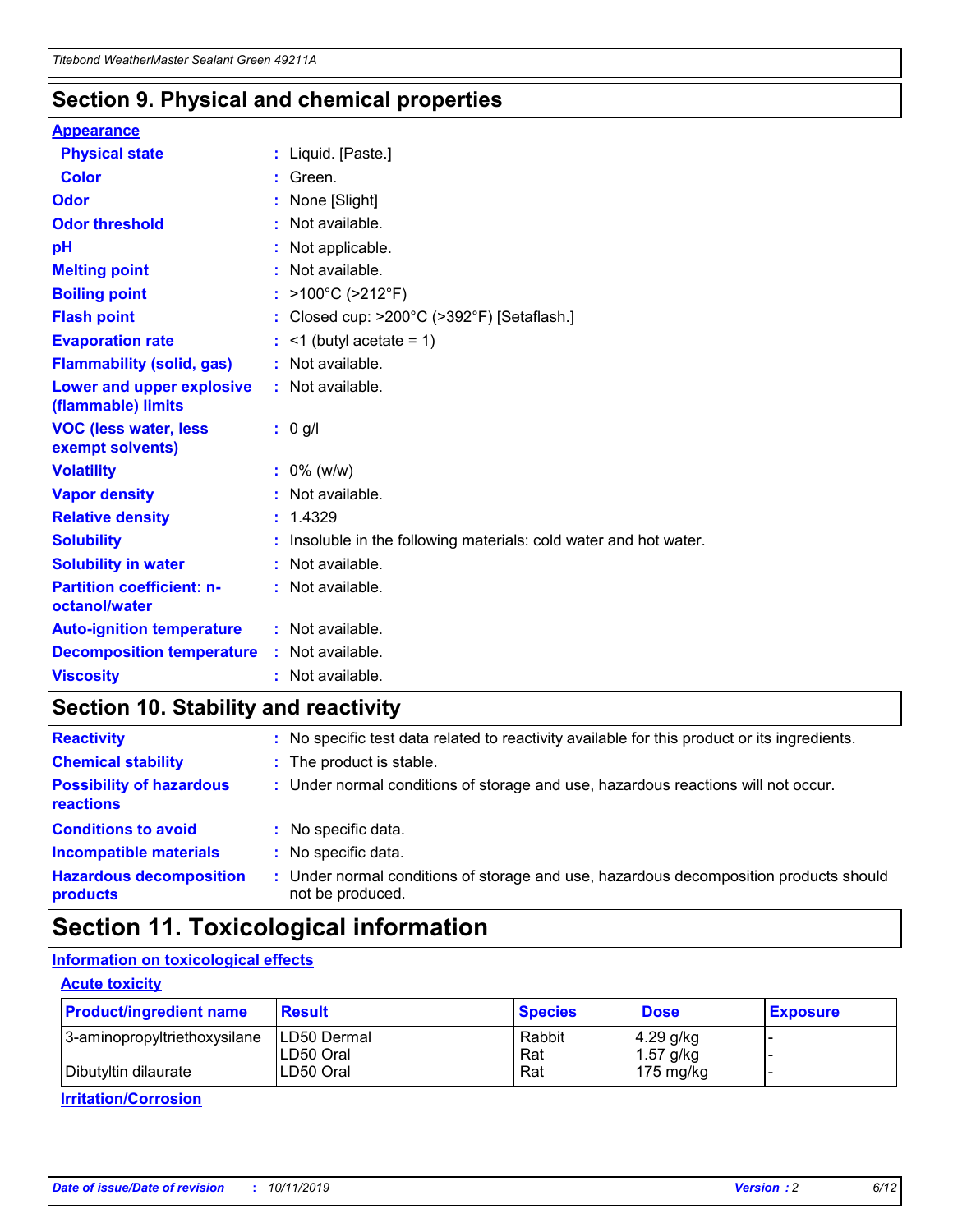## **Section 11. Toxicological information**

| <b>Product/ingredient name</b> | <b>Result</b>            | <b>Species</b> | <b>Score</b> | <b>Exposure</b>           | <b>Observation</b> |
|--------------------------------|--------------------------|----------------|--------------|---------------------------|--------------------|
| 3-aminopropyltriethoxysilane   | Eyes - Mild irritant     | Rabbit         |              | $100$ mg                  |                    |
|                                | Eyes - Severe irritant   | Rabbit         |              | 24 hours 750              |                    |
|                                |                          |                |              | ug                        |                    |
|                                | Skin - Severe irritant   | Rabbit         |              | 24 hours 5                | -                  |
| Dibutyltin dilaurate           | Eyes - Moderate irritant | Rabbit         |              | mq<br><b>24 hours 100</b> |                    |
|                                |                          |                |              | mg                        |                    |
|                                | Skin - Severe irritant   | Rabbit         |              | 500 mg                    |                    |

#### **Sensitization**

Not available.

#### **Mutagenicity**

Not available.

#### **Carcinogenicity**

Not available.

#### **Reproductive toxicity**

Not available.

#### **Teratogenicity**

Not available.

#### **Specific target organ toxicity (single exposure)**

Not available.

#### **Specific target organ toxicity (repeated exposure)**

| <b>Name</b>                                                                  |                                                                            | <b>Category</b>                                     | <b>Route of</b><br>exposure | <b>Target organs</b> |
|------------------------------------------------------------------------------|----------------------------------------------------------------------------|-----------------------------------------------------|-----------------------------|----------------------|
| Dibutyltin dilaurate                                                         |                                                                            | Category 1                                          | -                           | respiratory system   |
| <b>Aspiration hazard</b><br>Not available.                                   |                                                                            |                                                     |                             |                      |
| <b>Information on the likely</b><br>routes of exposure                       | : Not available.                                                           |                                                     |                             |                      |
| <b>Potential acute health effects</b>                                        |                                                                            |                                                     |                             |                      |
| <b>Eye contact</b>                                                           | : May cause eye irritation.                                                |                                                     |                             |                      |
| <b>Inhalation</b>                                                            |                                                                            | : No known significant effects or critical hazards. |                             |                      |
| <b>Skin contact</b>                                                          | : May cause skin irritation.                                               |                                                     |                             |                      |
| <b>Ingestion</b>                                                             |                                                                            | : No known significant effects or critical hazards. |                             |                      |
| Symptoms related to the physical, chemical and toxicological characteristics |                                                                            |                                                     |                             |                      |
| <b>Eye contact</b>                                                           | irritation<br>watering<br>redness                                          | : Adverse symptoms may include the following:       |                             |                      |
| <b>Inhalation</b>                                                            | reduced fetal weight<br>increase in fetal deaths<br>skeletal malformations | : Adverse symptoms may include the following:       |                             |                      |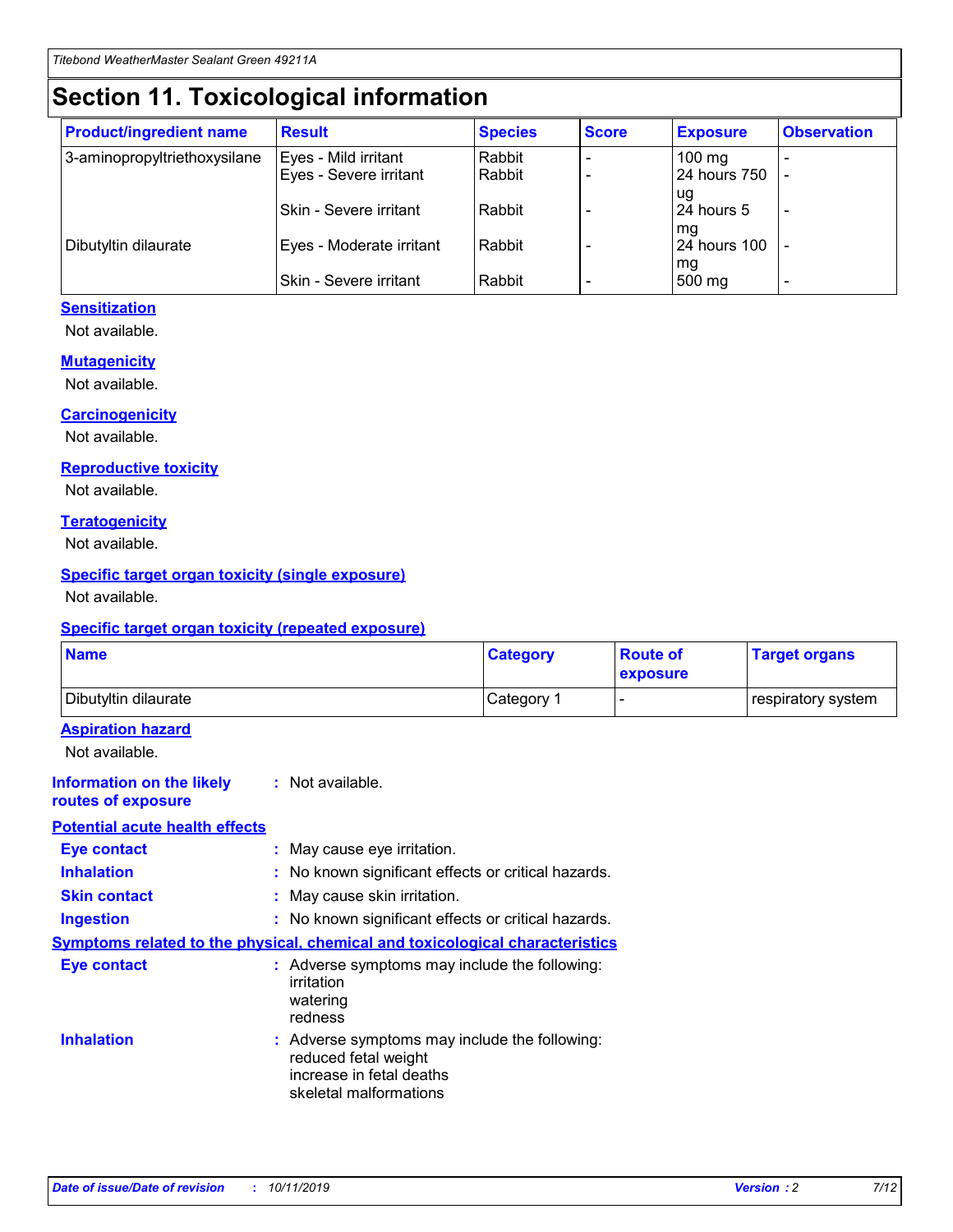*Titebond WeatherMaster Sealant Green 49211A*

## **Section 11. Toxicological information**

| <b>Skin contact</b>                     | : Adverse symptoms may include the following:<br>irritation<br>redness<br>reduced fetal weight<br>increase in fetal deaths<br>skeletal malformations |  |
|-----------------------------------------|------------------------------------------------------------------------------------------------------------------------------------------------------|--|
| <b>Ingestion</b>                        | : Adverse symptoms may include the following:<br>reduced fetal weight<br>increase in fetal deaths<br>skeletal malformations                          |  |
|                                         | Delayed and immediate effects and also chronic effects from short and long term exposure                                                             |  |
| <b>Short term exposure</b>              |                                                                                                                                                      |  |
| <b>Potential immediate</b><br>effects   | : Not available.                                                                                                                                     |  |
| <b>Potential delayed effects</b>        | : Not available.                                                                                                                                     |  |
| <b>Long term exposure</b>               |                                                                                                                                                      |  |
| <b>Potential immediate</b><br>effects   | : Not available.                                                                                                                                     |  |
| <b>Potential delayed effects</b>        | : Not available.                                                                                                                                     |  |
| <b>Potential chronic health effects</b> |                                                                                                                                                      |  |
| Not available.                          |                                                                                                                                                      |  |
| <b>General</b>                          | : Once sensitized, a severe allergic reaction may occur when subsequently exposed to<br>very low levels.                                             |  |
| <b>Carcinogenicity</b>                  | : No known significant effects or critical hazards.                                                                                                  |  |
| <b>Mutagenicity</b>                     | : No known significant effects or critical hazards.                                                                                                  |  |
| <b>Teratogenicity</b>                   | May damage the unborn child.                                                                                                                         |  |
| <b>Developmental effects</b>            | : No known significant effects or critical hazards.                                                                                                  |  |
| <b>Fertility effects</b>                | May damage fertility.                                                                                                                                |  |
| <b>Numerical measures of toxicity</b>   |                                                                                                                                                      |  |
| <b>Acute toxicity estimates</b>         |                                                                                                                                                      |  |
| الملحلة والمستحقق فالمرابط              |                                                                                                                                                      |  |

Not available.

## **Section 12. Ecological information**

#### **Toxicity**

| <b>Product/ingredient name</b> | <b>Result</b>                     | <b>Species</b>                       | <b>Exposure</b> |
|--------------------------------|-----------------------------------|--------------------------------------|-----------------|
| Dibutyltin dilaurate           | Chronic EC10 > 2 mg/l Fresh water | Algae - Scenedesmus<br>I subspicatus | l 96 hours      |

### **Persistence and degradability**

| <b>Product/ingredient name</b> | <b>Test</b>                                                                    | <b>Result</b>  |                   | <b>Dose</b> | <b>Inoculum</b>         |
|--------------------------------|--------------------------------------------------------------------------------|----------------|-------------------|-------------|-------------------------|
| Dibutyltin dilaurate           | OECD 301F<br>Ready<br>Biodegradability -<br>Manometric<br>Respirometry<br>Test | 23 % - 28 days |                   |             |                         |
| <b>Product/ingredient name</b> | <b>Aquatic half-life</b>                                                       |                | <b>Photolysis</b> |             | <b>Biodegradability</b> |
| Dibutyltin dilaurate           |                                                                                |                |                   |             | Inherent                |

### **Bioaccumulative potential**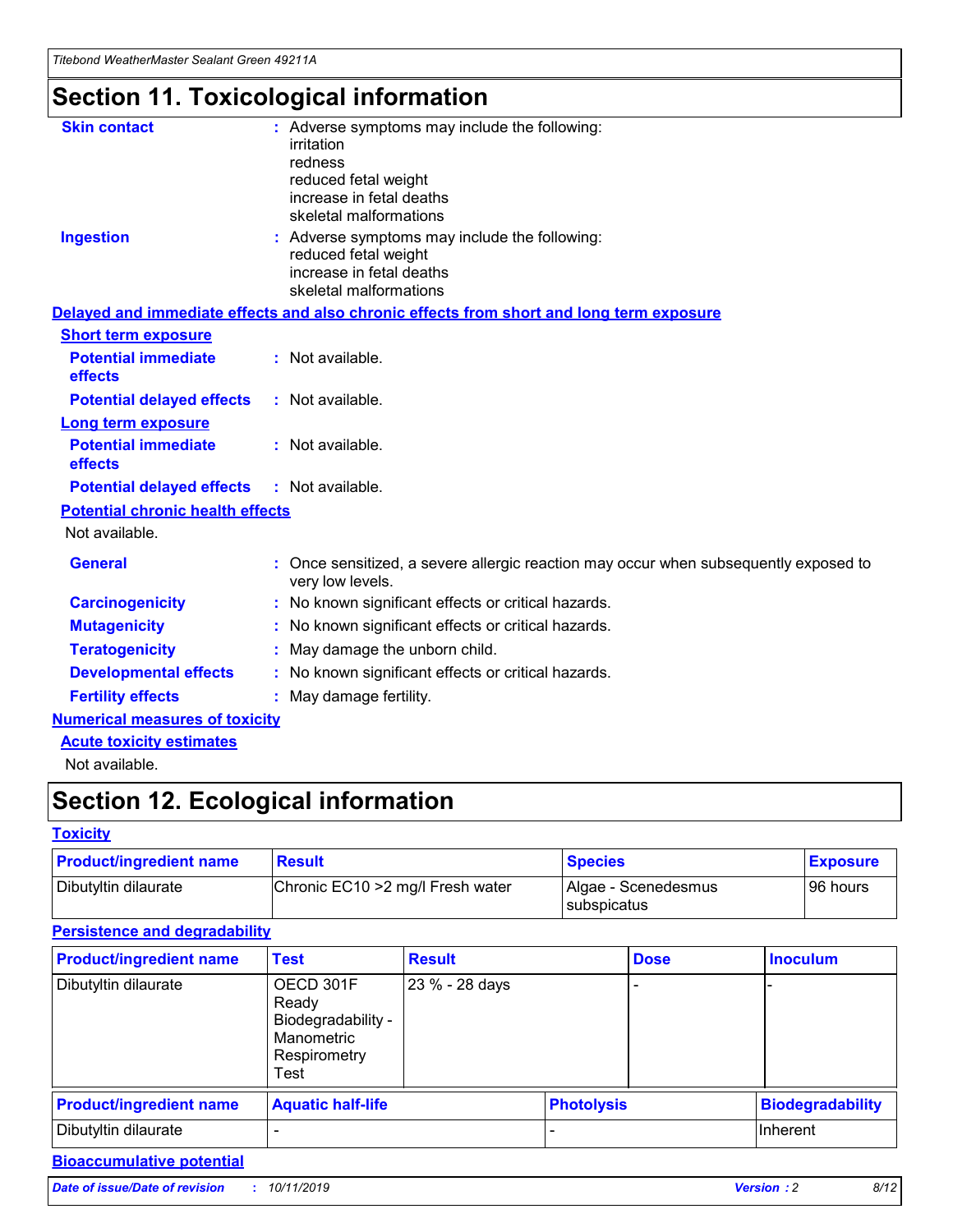## **Section 12. Ecological information**

| <b>Product/ingredient name</b> | $LoaPow$ | <b>BCF</b> | <b>Potential</b> |
|--------------------------------|----------|------------|------------------|
| 3-aminopropyltriethoxysilane   | 1.7      | 3.4        | low              |
| Dibutyltin dilaurate           | 4.44     | 2.91       | low              |

#### **Mobility in soil**

| <b>Soil/water partition</b><br>coefficient (K <sub>oc</sub> ) | : Not available.                                    |
|---------------------------------------------------------------|-----------------------------------------------------|
| <b>Other adverse effects</b>                                  | : No known significant effects or critical hazards. |

### **Section 13. Disposal considerations**

**Disposal methods :**

The generation of waste should be avoided or minimized wherever possible. Disposal of this product, solutions and any by-products should at all times comply with the requirements of environmental protection and waste disposal legislation and any regional local authority requirements. Dispose of surplus and non-recyclable products via a licensed waste disposal contractor. Waste should not be disposed of untreated to the sewer unless fully compliant with the requirements of all authorities with jurisdiction. Waste packaging should be recycled. Incineration or landfill should only be considered when recycling is not feasible. This material and its container must be disposed of in a safe way. Care should be taken when handling emptied containers that have not been cleaned or rinsed out. Empty containers or liners may retain some product residues. Avoid dispersal of spilled material and runoff and contact with soil, waterways, drains and sewers.

## **Section 14. Transport information**

|                                      | <b>DOT</b><br><b>Classification</b> | <b>TDG</b><br><b>Classification</b> | <b>Mexico</b><br><b>Classification</b> | <b>ADR/RID</b> | <b>IMDG</b>              | <b>IATA</b>              |
|--------------------------------------|-------------------------------------|-------------------------------------|----------------------------------------|----------------|--------------------------|--------------------------|
| <b>UN number</b>                     | Not regulated.                      | Not regulated.                      | Not regulated.                         | Not regulated. | Not regulated.           | Not regulated.           |
| <b>UN proper</b><br>shipping name    | $\blacksquare$                      |                                     |                                        |                |                          |                          |
| <b>Transport</b><br>hazard class(es) | $\blacksquare$                      | $\overline{\phantom{a}}$            | $\blacksquare$                         | $\blacksquare$ | $\overline{\phantom{a}}$ | $\overline{\phantom{0}}$ |
| <b>Packing group</b>                 | $\overline{\phantom{a}}$            | $\overline{\phantom{0}}$            | $\overline{\phantom{a}}$               | -              | $\overline{\phantom{0}}$ | $\overline{\phantom{a}}$ |
| <b>Environmental</b><br>hazards      | No.                                 | No.                                 | No.                                    | No.            | No.                      | No.                      |

## **Section 15. Regulatory information**

#### **U.S. Federal regulations**

#### **SARA 302/304**

#### **Composition/information on ingredients**

No products were found.

**SARA 304 RQ :** Not applicable.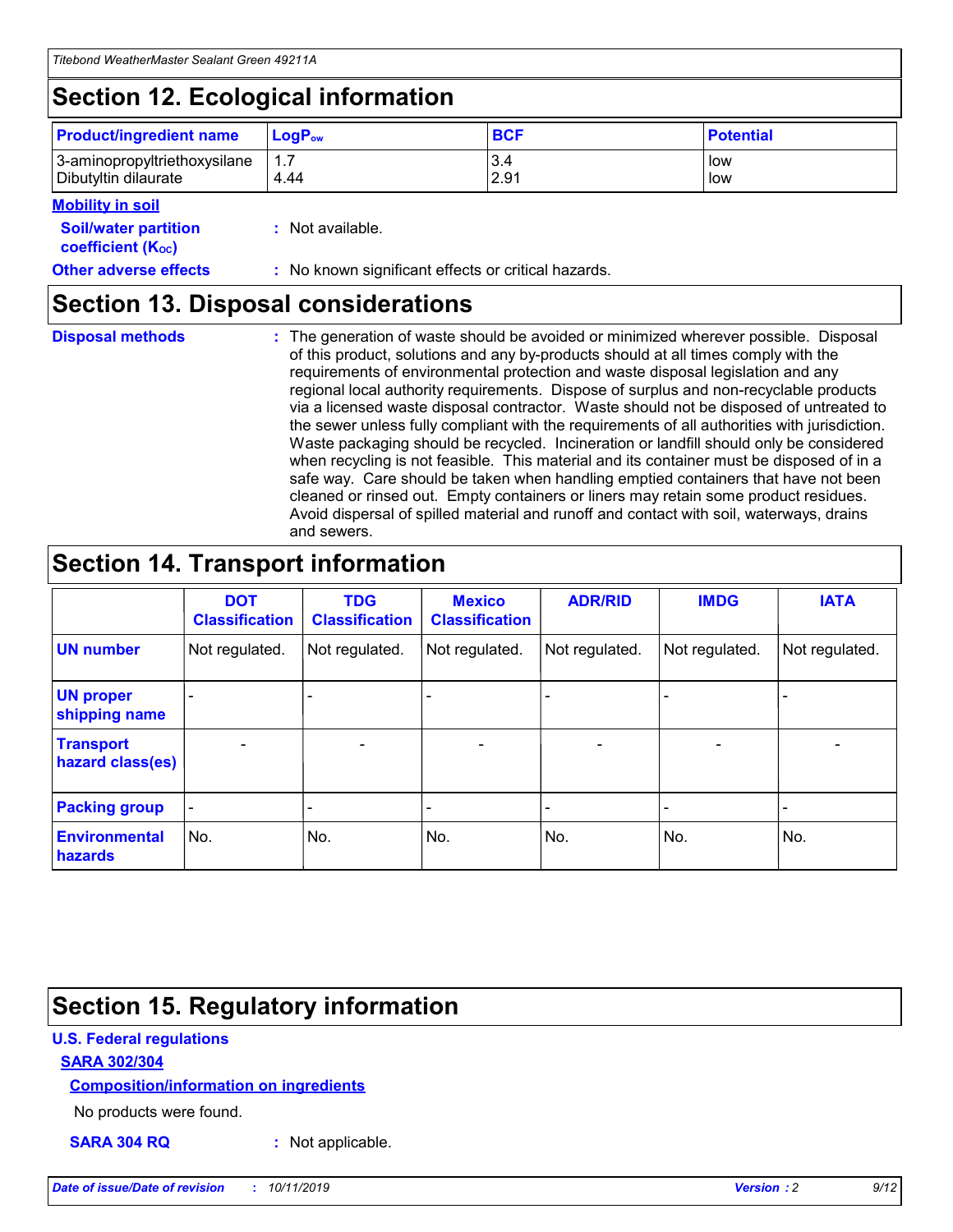### **Section 15. Regulatory information**

#### **SARA 311/312**

**Classification :** EYE IRRITATION - Category 2B SKIN SENSITIZATION - Category 1 TOXIC TO REPRODUCTION (Fertility) - Category 1B TOXIC TO REPRODUCTION (Unborn child) - Category 1B

#### **Composition/information on ingredients**

| <b>Name</b>                  | $\frac{9}{6}$ | <b>Classification</b>                                                                                            |
|------------------------------|---------------|------------------------------------------------------------------------------------------------------------------|
| 3-aminopropyltriethoxysilane | $\leq$ 3      | <b>FLAMMABLE LIQUIDS - Category 4</b><br><b>ACUTE TOXICITY (oral) - Category 4</b>                               |
|                              |               | SKIN IRRITATION - Category 2<br>EYE IRRITATION - Category 2A                                                     |
| Dibutyltin dilaurate         | ≤0.3          | ACUTE TOXICITY (oral) - Category 3<br>SKIN CORROSION - Category 1C                                               |
|                              |               | SERIOUS EYE DAMAGE - Category 1<br>SKIN SENSITIZATION - Category 1<br><b>GERM CELL MUTAGENICITY - Category 2</b> |
|                              |               | TOXIC TO REPRODUCTION (Fertility) - Category 1B<br>TOXIC TO REPRODUCTION (Unborn child) - Category 1B            |
|                              |               | SPECIFIC TARGET ORGAN TOXICITY (REPEATED<br>EXPOSURE) (respiratory system) - Category 1                          |

#### **State regulations**

| <b>Massachusetts</b> | : None of the components are listed. |
|----------------------|--------------------------------------|
| <b>New York</b>      | : None of the components are listed. |
| <b>New Jersey</b>    | : None of the components are listed. |
| <b>Pennsylvania</b>  | : None of the components are listed. |

#### **California Prop. 65**

**A** WARNING: This product can expose you to methanol, which is known to the State of California to cause birth defects or other reproductive harm. For more information go to www.P65Warnings.ca.gov.

| <b>Ingredient name</b> | No significant risk Maximum<br>level | acceptable dosage<br>level |
|------------------------|--------------------------------------|----------------------------|
| methanol               |                                      | Yes.                       |

#### **International regulations**

**Chemical Weapon Convention List Schedules I, II & III Chemicals** Not listed.

#### **Montreal Protocol**

Not listed.

#### **Stockholm Convention on Persistent Organic Pollutants**

Not listed.

### **UNECE Aarhus Protocol on POPs and Heavy Metals**

Not listed.

#### **Inventory list**

### **China :** All components are listed or exempted.

**United States TSCA 8(b) inventory :** All components are active or exempted.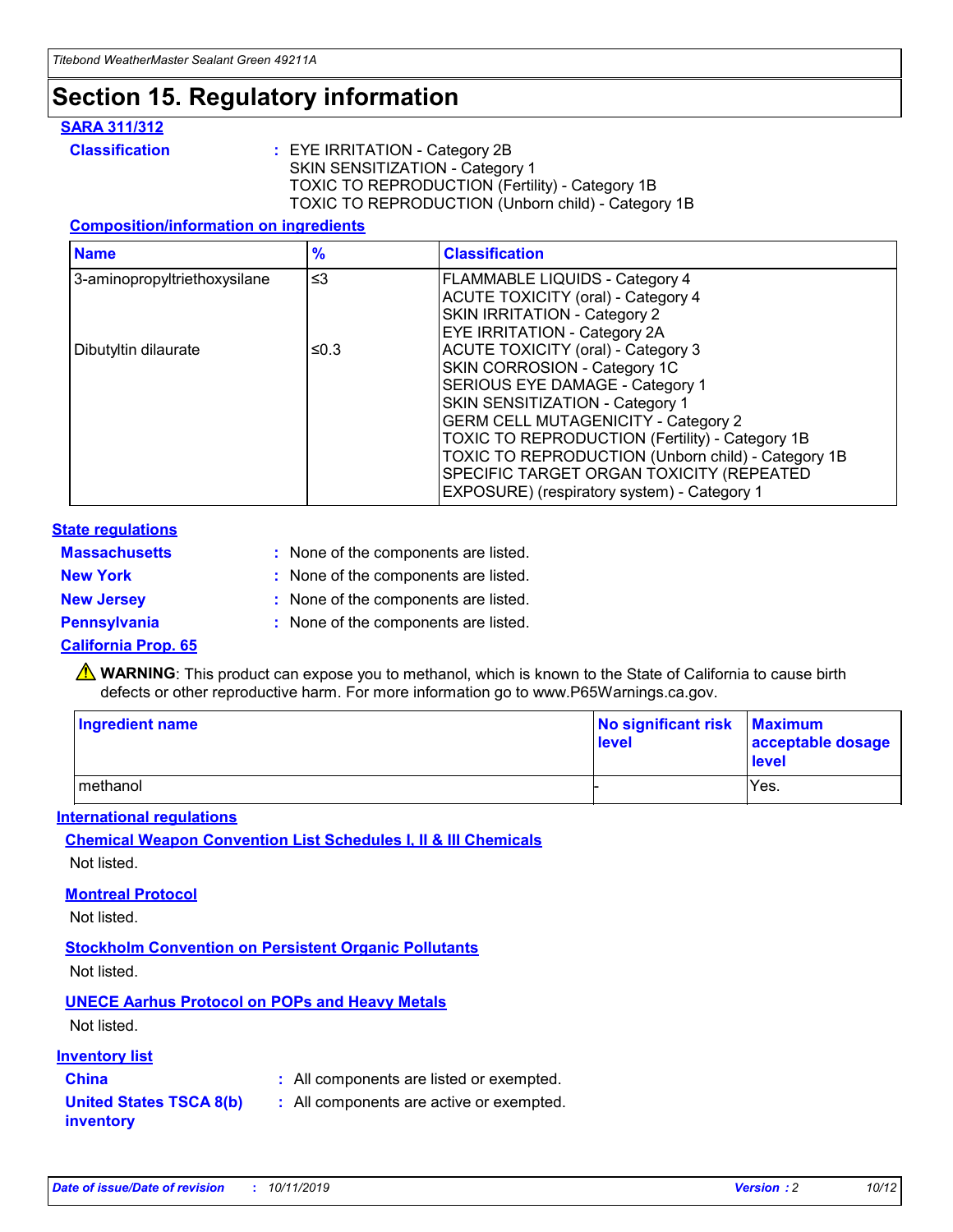## **Section 16. Other information**

**Hazardous Material Information System (U.S.A.)**



**Caution: HMIS® ratings are based on a 0-4 rating scale, with 0 representing minimal hazards or risks, and 4 representing significant hazards or risks. Although HMIS® ratings and the associated label are not required on SDSs or products leaving a facility under 29 CFR 1910.1200, the preparer may choose to provide them. HMIS® ratings are to be used with a fully implemented HMIS® program. HMIS® is a registered trademark and service mark of the American Coatings Association, Inc.**

**The customer is responsible for determining the PPE code for this material. For more information on HMIS® Personal Protective Equipment (PPE) codes, consult the HMIS® Implementation Manual.**

#### **National Fire Protection Association (U.S.A.)**



**Reprinted with permission from NFPA 704-2001, Identification of the Hazards of Materials for Emergency Response Copyright ©1997, National Fire Protection Association, Quincy, MA 02269. This reprinted material is not the complete and official position of the National Fire Protection Association, on the referenced subject which is represented only by the standard in its entirety.**

**Copyright ©2001, National Fire Protection Association, Quincy, MA 02269. This warning system is intended to be interpreted and applied only by properly trained individuals to identify fire, health and reactivity hazards of chemicals. The user is referred to certain limited number of chemicals with recommended classifications in NFPA 49 and NFPA 325, which would be used as a guideline only. Whether the chemicals are classified by NFPA or not, anyone using the 704 systems to classify chemicals does so at their own risk.**

#### **Procedure used to derive the classification**

| <b>Classification</b>                                                                                                                                                    |                                                                                                                                                                                                                                                                                                                                                                                                                                                                                                                                                               | <b>Justification</b>                                                     |
|--------------------------------------------------------------------------------------------------------------------------------------------------------------------------|---------------------------------------------------------------------------------------------------------------------------------------------------------------------------------------------------------------------------------------------------------------------------------------------------------------------------------------------------------------------------------------------------------------------------------------------------------------------------------------------------------------------------------------------------------------|--------------------------------------------------------------------------|
| EYE IRRITATION - Category 2B<br>SKIN SENSITIZATION - Category 1<br>TOXIC TO REPRODUCTION (Fertility) - Category 1B<br>TOXIC TO REPRODUCTION (Unborn child) - Category 1B |                                                                                                                                                                                                                                                                                                                                                                                                                                                                                                                                                               | Expert judgment<br>Expert judgment<br>Expert judgment<br>Expert judgment |
| <b>History</b>                                                                                                                                                           |                                                                                                                                                                                                                                                                                                                                                                                                                                                                                                                                                               |                                                                          |
| <b>Date of printing</b>                                                                                                                                                  | : 4/22/2022                                                                                                                                                                                                                                                                                                                                                                                                                                                                                                                                                   |                                                                          |
| Date of issue/Date of<br>revision                                                                                                                                        | : 10/11/2019                                                                                                                                                                                                                                                                                                                                                                                                                                                                                                                                                  |                                                                          |
| Date of previous issue                                                                                                                                                   | : 10/16/2020                                                                                                                                                                                                                                                                                                                                                                                                                                                                                                                                                  |                                                                          |
| <b>Version</b>                                                                                                                                                           | $\therefore$ 2                                                                                                                                                                                                                                                                                                                                                                                                                                                                                                                                                |                                                                          |
| <b>Key to abbreviations</b>                                                                                                                                              | $:$ ATE = Acute Toxicity Estimate<br><b>BCF</b> = Bioconcentration Factor<br>GHS = Globally Harmonized System of Classification and Labelling of Chemicals<br>IATA = International Air Transport Association<br>IBC = Intermediate Bulk Container<br><b>IMDG = International Maritime Dangerous Goods</b><br>LogPow = logarithm of the octanol/water partition coefficient<br>MARPOL = International Convention for the Prevention of Pollution From Ships, 1973<br>as modified by the Protocol of 1978. ("Marpol" = marine pollution)<br>UN = United Nations |                                                                          |